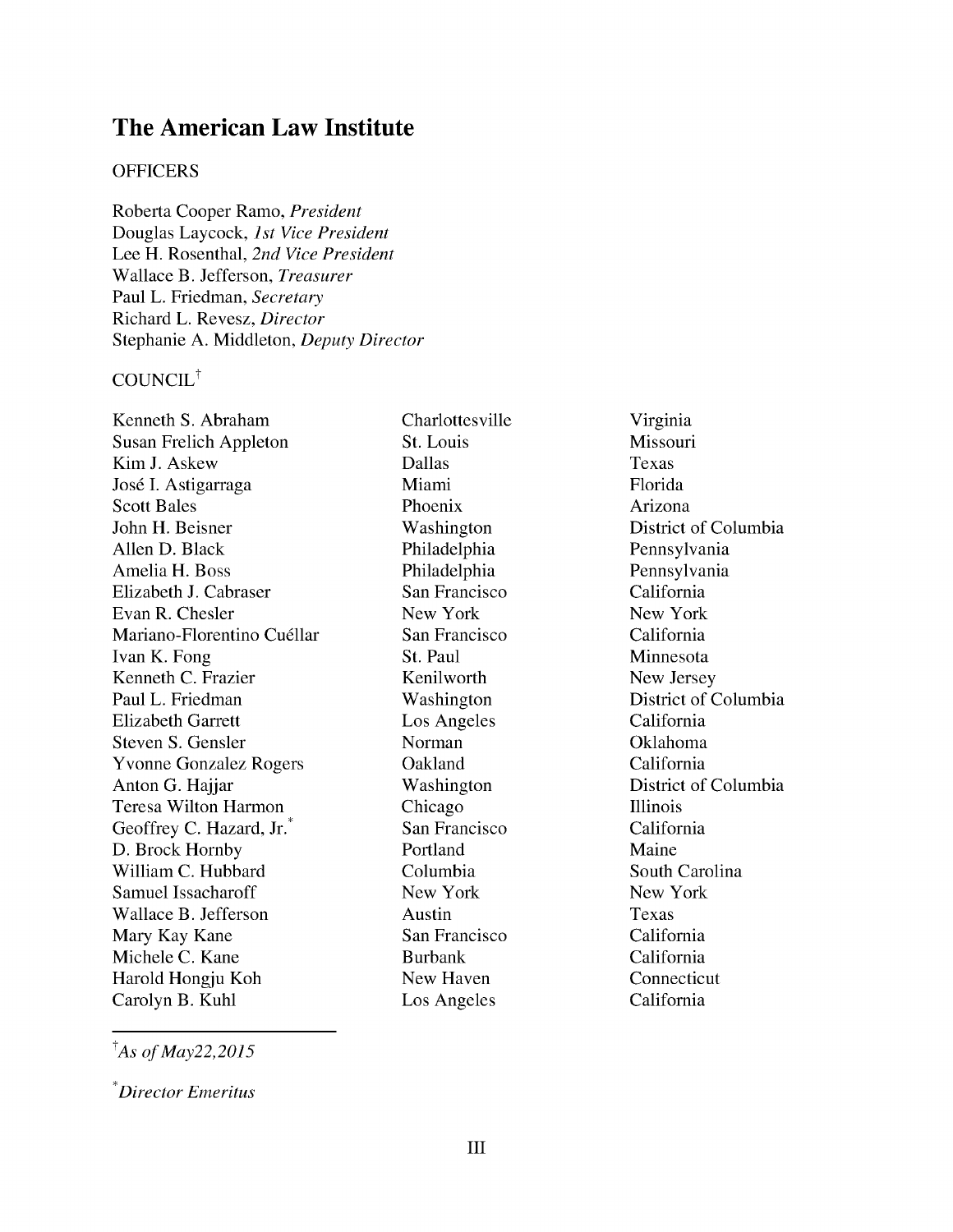#### **COUNCIL**

Carolyn B. Lamm Derek P. Langhauser Douglas Laycock Carol F. Lee David F. Levi Lance Liebman<sup>\*</sup> Goodwin Liu Raymond J. Lohier, Jr. Gerard E. Lynch Margaret H. Marshall Lori A. Martin M. Margaret McKeown John J. McKetta III Daniel J. Meltzer Judith A. Miller Kathryn A. Oberly Kathleen O'Sullivan Harvey S. Perlman Roberta Cooper Ramo David W. Rivkin Daniel B. Rodriguez Lee H. Rosenthal Gary L. Sasso Mary M. Schroeder Anthony J. Scirica Marsha E. Simms Robert H. Sitkoff Jane Stapleton Laura Stein Larry S. Stewart Elizabeth S. Stong Catherine T. Struve Sarah S. Vance Bill Wagner Seth P. Waxman Steven **0.** Weise Diane P. Wood

#### *Council Emeriti*

Shirley S. Abrahamson Philip S. Anderson Sheila L. Birnbaum Bennett Boskey

Washington South Portland Charlottesville New York Durham New York San Francisco New York New York Boston New York San Diego Austin Cambridge Chevy Chase Washington Seattle Lincoln Albuquerque New York Chicago Houston Tampa Phoenix Philadelphia New York Cambridge Canberra Oakland Miami Brooklyn Philadelphia New Orleans Tampa Washington Los Angeles Chicago

Madison Little Rock New York Washington District of Columbia Maine Virginia New York North Carolina New York California New York New York Massachusetts New York California Texas Massachusetts Maryland District of Columbia Washington Nebraska New Mexico New York Illinois Texas Florida Arizona Pennsylvania New York Massachusetts Australia California Florida New York Pennsylvania Louisiana Florida District of Columbia California Illinois

Wisconsin Arkansas New York District of Columbia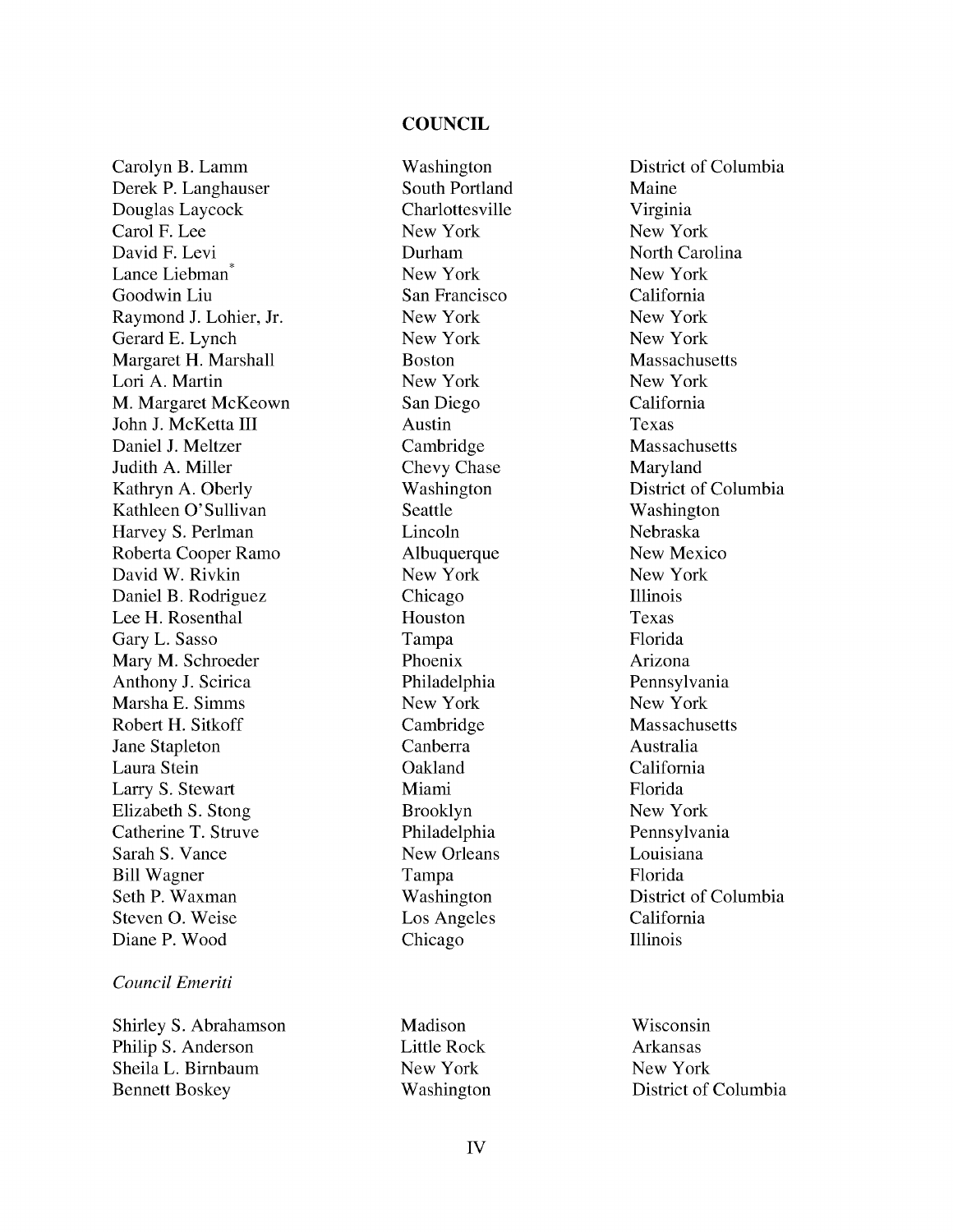#### **COUNCIL**

Michael Boudin William M. Burke Gerhard Casper William T. Coleman, Jr. Edward H. Cooper N. Lee Cooper Roger C. Cramton George H.T. Dudley Christine M. Durham George Clemon Freeman, Jr. Conrad K. Harper Vester T. Hughes, Jr. Herma Hill Kay Carolyn Dineen King Pierre N. Leval Betsy Levin Hans A. Linde Martin Lipton Myles V. Lynk Robert MacCrate Robert H. Mundheim Roswell B. Perkins\*\* Ellen Ash Peters Robert A. Stein Michael Traynor\*\* Patricia M. Wald William H. Webster George Whittenburg Herbert P. Wilkins

Boston Costa Mesa Stanford Washington Ann Arbor Birmingham Ithaca St. Thomas Salt Lake City Richmond New York Dallas Berkeley Houston New York Washington Portland New York Tempe New York New York New York Hartford Minneapolis Berkeley Washington Washington Amarillo Newton

**Massachusetts** California California District of Columbia Michigan Alabama New York U.S. Virgin Islands Utah Virginia New York Texas California Texas New York District of Columbia Oregon New York Arizona New York New York New York Connecticut Minnesota California District of Columbia District of Columbia Texas **Massachusetts** 

*<sup>\*\*</sup>President Emeritus and Chair of the Council Emeritus*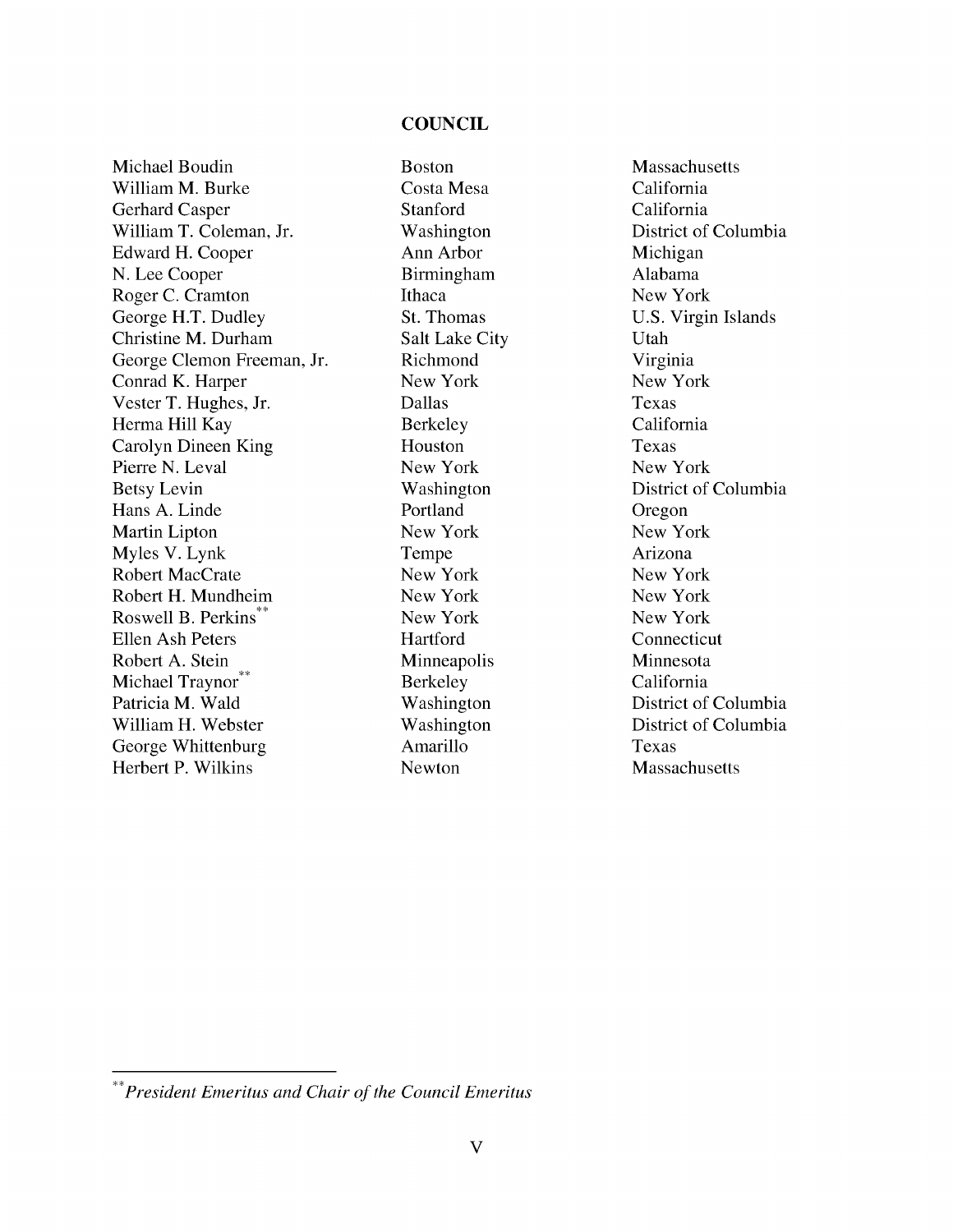## **RESTATEMENT OF THE LAW EMPLOYMENT LAW**

## **CHIEF REPORTER [from 2006]**

SAMUEL ESTREICHER, New York University School of Law, New York, NY

#### **REPORTERS**

MATTHEW T. BODIE, Saint Louis University School of Law, St. Louis, MO [from 2008]

MICHAEL C. HARPER, Boston University School of Law, Boston, MA

STEWART J. SCHWAB, Cornell Law School, Ithaca, NY

## **ADVISERS**

FRED W. ALVAREZ, Jones Day, Palo Alto, CA

ALICE W. BALLARD, Law Office of Alice W. Ballard, Philadelphia, PA

CRAIG BECKER, General Counsel, AFL-CIO, Washington, DC [from 2014]

MARSHA S. BERZON, U.S. Court of Appeals, Ninth Circuit, San Francisco, CA

JOAN M. CANNY, Senior Vice President and General Counsel, Amerijet International, Inc., Fort Lauderdale, FL [from 2008]

P. KEVIN CASTEL, U.S. District Court, Southern District of New York, New York, NY [from 2011]

J. MICHELLE CHILDS, U.S. District Court, District of South Carolina, Columbia, SC [from 2011]

DENNY CHIN, U.S. Court of Appeals, Second Circuit, New York, NY

FRANK CUMMINGS, Washington, DC

KENNETH GLENN DAU-SCHMIDT, Indiana University Maurer School of Law, Bloomington, IN [from 2009]

MIKE DELIKAT, Orrick, Herrington & Sutcliffe, New York, NY [from 2008]

DEBORAH A. DEMOTT, Duke University School of Law, Durham, NC [from 2004]

CHRISTINE M. DURHAM, Utah Supreme Court, Salt Lake City, UT

CYNTHIA L. ESTLUND, New York University School of Law, New York, NY [from 2004]

LAURENCE GOLD, Bredhoff & Kaiser, Washington, DC [from 2007]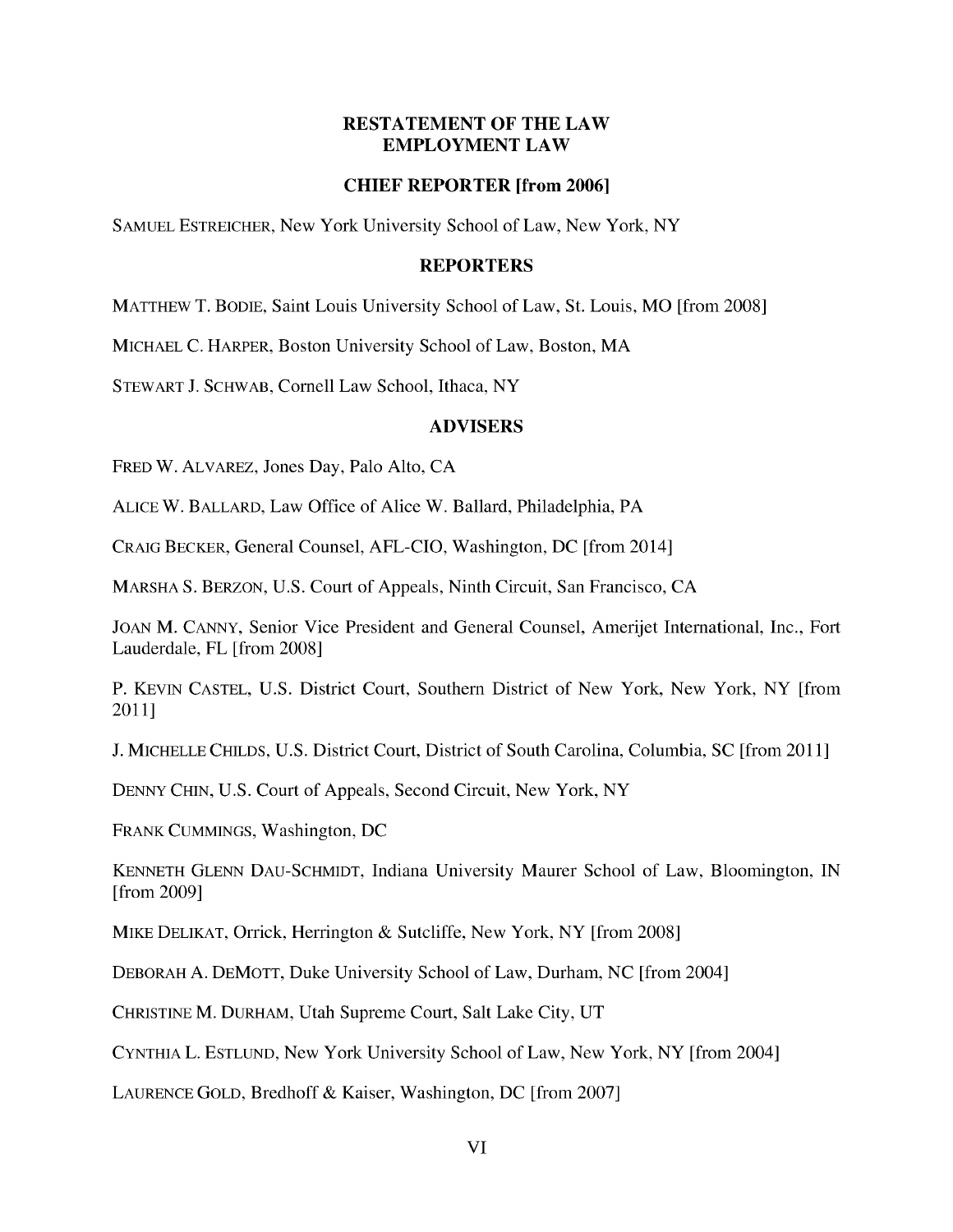#### **EMPLOYMENT LAW**

WILLIS J. GOLDSMITH, Jones Day, New York, NY [from 2004]

MARVIN L. GRAY, JR., Davis Wright Tremaine, Seattle, WA

ANTON G. HAJJAR, Murphy Anderson, Washington, DC [from 2010]

JONATHAN P. HIATT, General Counsel, AFL-CIO, Washington, DC [to 2010]

WILLIAM F. HIGHBERGER, Superior Court of California, County of Los Angeles, Los Angeles, CA [from 2008]

PAUL V. HOLTZMAN, Krokidas & Bluestein, Boston, MA

JERRY M. HUNTER, Bryan Cave, St. Louis, MO

RODERICK L. IRELAND, Massachusetts Supreme Judicial Court, Boston, MA

HERMA HILL KAY, University of California, Berkeley School of Law, Berkeley, CA

PAULINE T. KIM, Washington University School of Law, St. Louis, MO

GILLIAN L. LESTER, Columbia Law School, New York, NY

RAYMOND J. LOHIER, JR., U.S. Court of Appeals, Second Circuit, New York, NY [from 2012]

M. SCOTT MCDONALD, Littler Mendelson, Dallas, TX [from 2011]

PAUL W. MOLLICA, Outten & Golden, Chicago, IL [from 2008]

WAYNE N. OUTTEN, Outten & Golden, New York, NY

CLIFF PALEFSKY, McGuinn, Hillsman & Palefsky, San Francisco, CA

BETTINA B. PLEVAN, Proskauer Rose, New York, NY

DEBRA L. RASKIN, Vladeck, Waldman, Elias & Engelhard, New York, NY

LYNN K. RHINEHART, General Counsel, AFL-CIO, Washington, DC [from 2010 to 2014]

LEE H. ROSENTHAL, U.S. District Court, Southern District of Texas, Houston, TX [from 2009]

MARK A. ROTHSTEIN, University of Louisville, Louis D. Brandeis School of Law, Louisville, KY

SAMUEL S. SHAULSON, Morgan, Lewis & Bockius, New York, NY [from 2010]

KAZUO SUGENO, Faculty of Law, University of Tokyo, Tokyo, Japan [from 2003]

PAUL H. TOBIAS, Tobias, Torchia & Simon, Cincinnati, OH [to 2014]